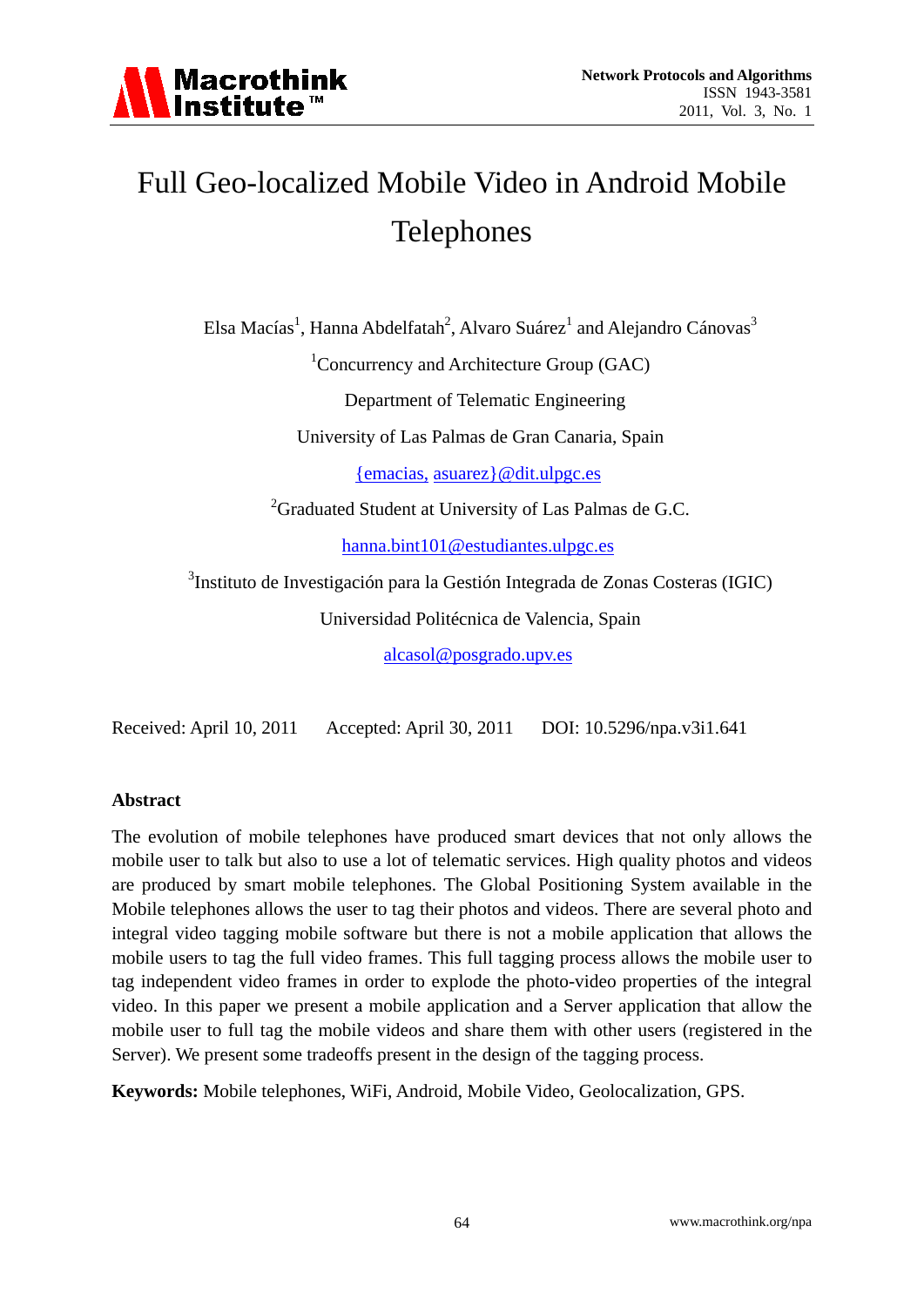

# **1. Introduction**

Mobile telephones have experienced a great evolution in the recent past years. They are provided different wireless communication interface cards. One of these interface cards is the *Wireless Fidelity* (*WiFi*) [1] and another is the *Global Positioning System* (*GPS*) [2]. In the past 20 years it has been a great acceleration in the development of geo-location technologies. They originally were deployed to meet needs in the military field. Thanks to research conducted, numerous satellites were launched into Earth's atmosphere, in order to locate the position of an object on the surface of the Earth, using the triangulation principle [3].With regard to localization projects carried out, without a doubt the most important is the GPS. Initially, the civil enforcement GPS devices were designed specifically to find the location of the system that incorporates them or to have and use stored information. Over the years, and the incredible development of mobile telephones, culminating in the third and fourth generation of these devices, it was entering the reception and processing of GPS signals to these terminals.

Mobile telephones also include powerful video cameras [4]. These video cameras allow the mobile telephones to register long time videos. These videos can be stored in the mobile telephone memory or can be streamed to a Video Server (normally allocated in Internet). Geo-localization in mobile telephones is a common technology that allows mobile users locate their friends (normally under a Social Network). Massively used services like *Google Maps* normally use the geo-localization to allow a mobile user to move in an unknown place. A step forward in geo-localization services is to allow the mobile user to insert a photo in typical *maps* services in order to show the exact position in which that photo was taken (geo-tagged photo). Among others, services like *Google Earth* allow the specification of a route followed by a user. Attached to that route the user can tag photos and videos. The application of this is explained (but not implemented) in [5]. One service that has not had much impact has been relative to the location of full video geo-tagging recorded from a mobile telephone. This is undoubtedly due to the difficulty involved geo-tagging each video frame (corresponding to images), using the reading of the location of capture device and synchronize this information (obtained from GPS receiver incorporated) with the recording frequency. You should make use of orientation sensors that incorporate most of these devices, to use mathematical tools to define the coordinates of each image. However, the appeal of geo-tagged full video sharing and the possibility to search by criteria (streets, cities, etc.) opens the door to many applications. An example of this is *CityTube* [6]. However, this Google application does not use exactly the geo-location of the frames; it uses other criteria. The aim of this work is to design and implement a mobile application that tags full video frames using the localization sensor of the mobile telephones. In contrast with other works we generate a full tag video which opens a wide range of new applications.

The structure of this paper is the following: In section 2 we will present the related work taking into account the localization problem and the tagging problem. In Section 3 we will present the tradeoffs of design of the tagging system. In Section 4 we will present briefly the communication protocol design issues. In Section 5 we will present the description of the mobile application. In Section 6 we will present some conclusions and future work.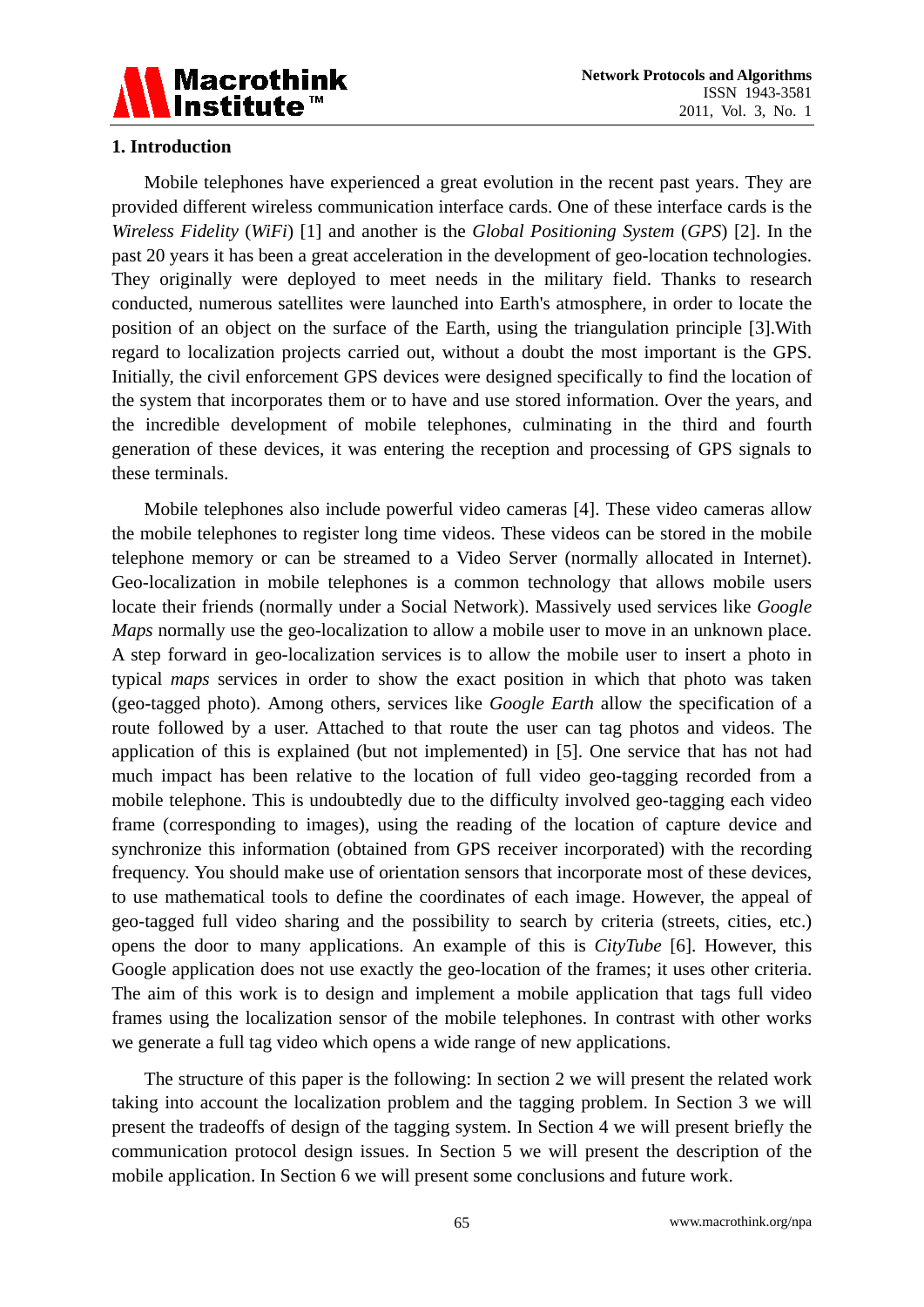

### **2. Related Work**

Nowadays, mobile devices not only use integrated receivers that pick up signals from satellite navigation systems but also make use of other techniques that use less resources and offer greater coverage. These alternative techniques are called *local positioning systems*. Among the existing, the most important are *Assisted GPS* (*A-GPS*) [7], *WiFi Positioning Systems*(*WPS*) [8] and *Hybrid Positioning Systems*(*XPS*) [9].

A-GPS is a system that decreases the start time of techniques based on satellite tracking as GPS. This system arose from the need, which was at the time, to track calls made to emergency service for the address of the person or persons in distress if it had not been possible to provide it. Therefore, its use is intended for mobile phones. The conventional GPS only uses radio signals from satellites. A-GPS also uses cellular networks to locate. This allows more efficiency to determine locations by accessing the satellite data more quickly and better in weak signal conditions. There are two types of A-GPSs: those who work on-line and off-line. The first, from its cellular network information, facilitating the server, obtain the necessary data from satellites to calculate positions, plus additional data such as orbital parameters and ionospheric conditions. They also allow updated information all the time and need to communicate with the server every time a geo-position is referenced. The latter, however, collect information from the server periodically and store assistant in the terminal. Each time the user is going to make a positioning it uses this stored information. The main disadvantage of this method is that the stored data may be outdated but is faster than the previous.

A-GPS is a system that works pretty well even in indoor environments. The cellular network coverage is less than the WiFi network, indoors. For this reason WiFi *Positioning System* (*WiFi PS*) raised in order to solve the positioning in situations of very low coverage, as indicated above, taking advantage of the remarkable increase in access points in urban environments in recent years. The company Skyhook Wireless [10] is a leader in the market for this type of service, maintaining a public database (with information about identifiers of access points with corresponding geographic location) that can be accessed using an *Application Programming Interface* (*API*) and providing an information server nearest access point, which can be determined from a telephone with WiFi wireless network interface card.

Hybrid positioning systems use multiple technologies to determine location coordinates of a mobile device. This technology combines GPS' signal (which are normally the largest contributor in the process), mobile 3G stations' signal, wireless Internet's signal, sensors, Bluetooth and other local positioning systems.

In this paper we only use the localization provided by GPS traditional system. We are interested in the geo-localization of video frames with latitude and longitude tags provided by the mobile telephone's GPS. The importance of our work is guaranteed by the reflections shown in [11]: a new spectrum of applications is opened mixing the geo-tagging services with the existing for photo and videos (*Flickr*, *youtube*, *Twitter*…).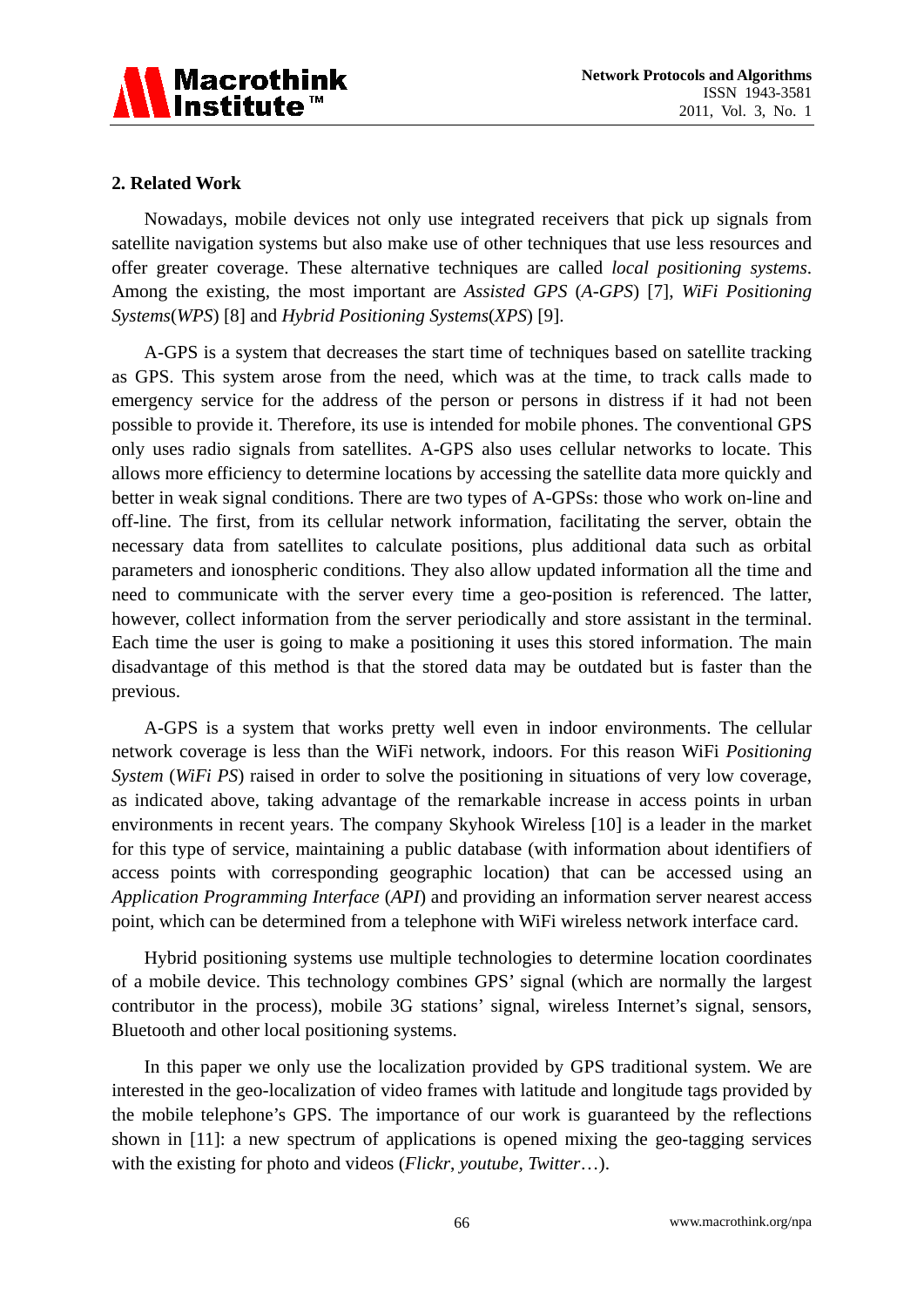

An example of photo (taken with a mobile telephone) and geo-tagging services is presented in [12]: the user just snaps a photo which is sent to an application server over a *Universal Mobile Telecommunication System* (*UMTS*) network and then forwarded to a Server. That Server calculates the position of the user and stores it using an *eXtensible Markup Language* (*XML*) format archive. Then, the Server sends back the position to the mobile telephone which visualizes the position of the user in a map. Our mobile application calculates the position of the user (the mobile telephone) in the mobile telephone. This is possible in actual smart mobile telephones. With this we save wireless bandwidth, Server resources (memory and processing) and time (we skip the mobile telephone-Server communication loop).

Another photo tagging application is shown in [13]. Photos are tagged with tags that indicate the GPS location and time they are taken (these tags are used to derived other context-based metadata such as weather conditions and daylight conditions). The photos and the tags are stored in the mobile telephone memory in order the mobile user to seek them easily. This can be done for a restricted number of photos due to memory restrictions. This technique is not appropriated for full video tagging due to the amount of video frames could be very big. For this reason we prefer to publish the tagged full video frames in a Server. Moreover, this is appropriated to easily share the videos among users.

There are several initiatives working with the tagging of video using geolocation information for such tagging process. In fact, there are different ways to geo tag the video content. On platforms where users upload videos usually it is done by associating geolocation video content to the user's geographic location (using IP)[14] and verifying the contents of the video (Google Earth, GoogleMaps and CytiTube). On one hand, on these platforms the location of multimedia content can be performed requesting to the user to upload the video and the global tags (those that qualify the entire video). On the other hand, there is the geolocation of multimedia content from the geographical coordinates of the camera that was used to record a particular video [15]. Later, you can play the video and capture on a map the route crossed during the recording (Rally Maps [16], VidMap [17]). This technique is also being used for videos that are transmitted by live streaming and let live geolocation (Qik [18], Ipoki [19]).

Actually it is a hot topic the utilization of GPS in virtual reality and augmented reality to model 3D environments. In [20], it is presented a brief of some works related to this research area. In concrete, they center the overview in the visualization of personal videos in 3D virtual environments and 3D video re-construction. We are not centered in 3D only. Once the video is uploaded to the Server, one post-processing could be to do a 3D virtual environment visualization but other processes can also be done.

In this paper we have attempted to improve the geo-location technique associating each video frame specific geographic coordinates. To this end, besides the geographical coordinates of the mobile telephone's video camera has had to make use of other values (angular values read form the telephone sensors) to calculate the geographical coordinates of the objects aimed at a certain distance from the camera. This is not an easy work due to some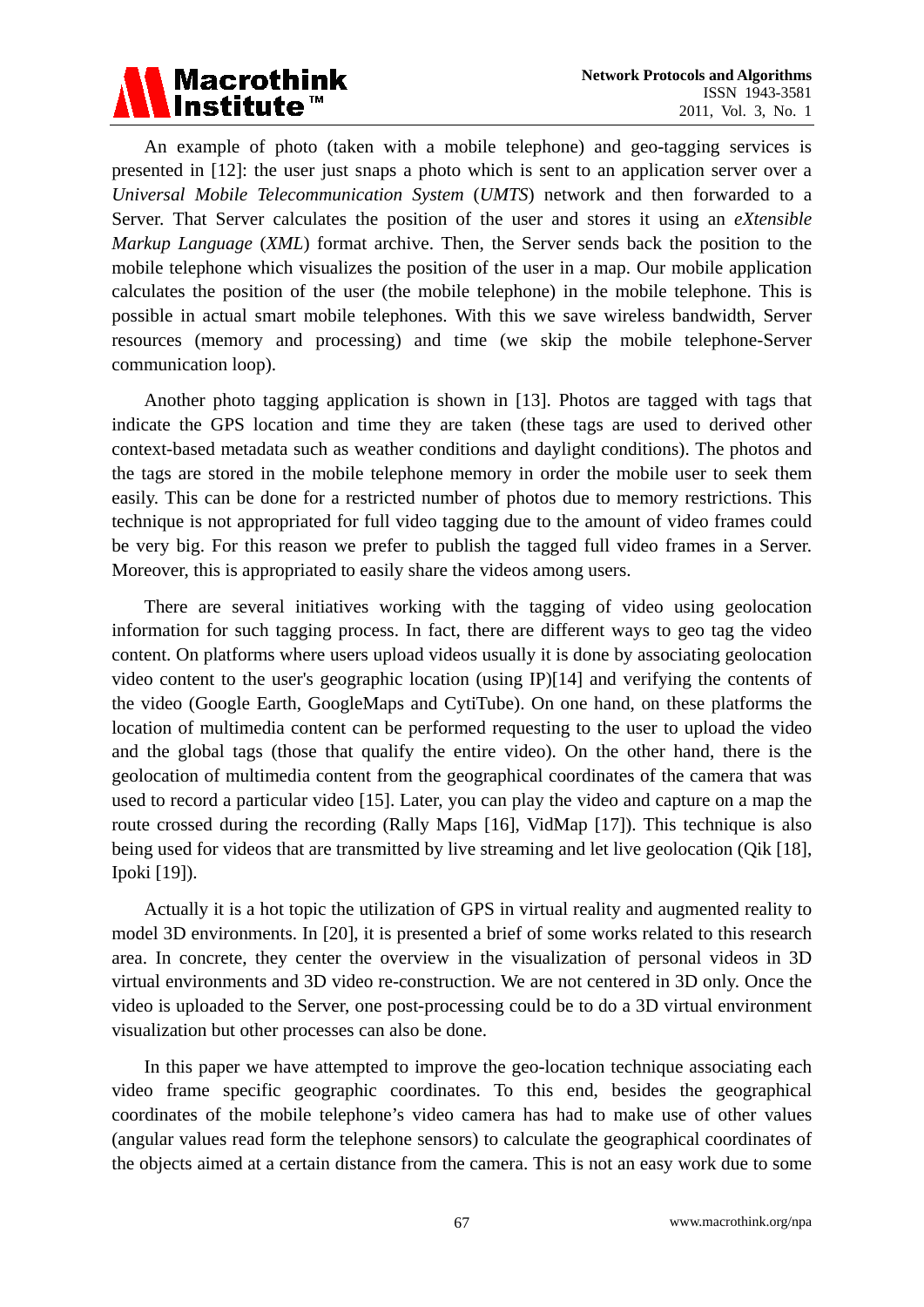

tradeoffs will be present at the time to do the tagging process of each individual video frame. We have identified some of them and tried to solve the problem efficiently. But in general this problem needs more work in order to save time and memory space. We also have tried to save the needed wireless bandwidth in the communication between the mobile telephone and the Server.

### **3. Tradeoffs in Mobile Video Geo-localization**

In this section we review the details of the Android platform respecting to the: Definition of the coordinates systems (latitude and longitude) and the reading of the values provided by the GPS.

### *3.1 Android Coordinates System*

Android uses a system of three dimensions Cartesian coordinate that is allocated in the geometric center of the mobile telephone. We name these coordinates *Vertical* (*Y*), *Horizontal* (*X*) and *Depth* (*Z*). But these coordinates change with respect to the Earth's surface depending on the relative position of the mobile telephone respecting to the Earth Surface. In Figure 1, this coordinates system is shown. These coordinates are defined to calculate in each time the orientation of the device as a function of angular values. These angular values are named *pitch*, *roll* and *azimuth*. Android uses the pitch, roll and azimuth data for the tilt and orientation of the device and the cardinal direction respectively. These three angular measurements are derived from the orientation sensors and digital compass which have most of the mobile telephones that can run Android platform.



Figure 1. Android Coordinate System.

The azimuth is defined as the angle between the direction of true North and the Y axis projection of the mobile telephone on the floor (Earth surface), because the geographical North is defined parallel to the ground. It can also be defined as the angle between true North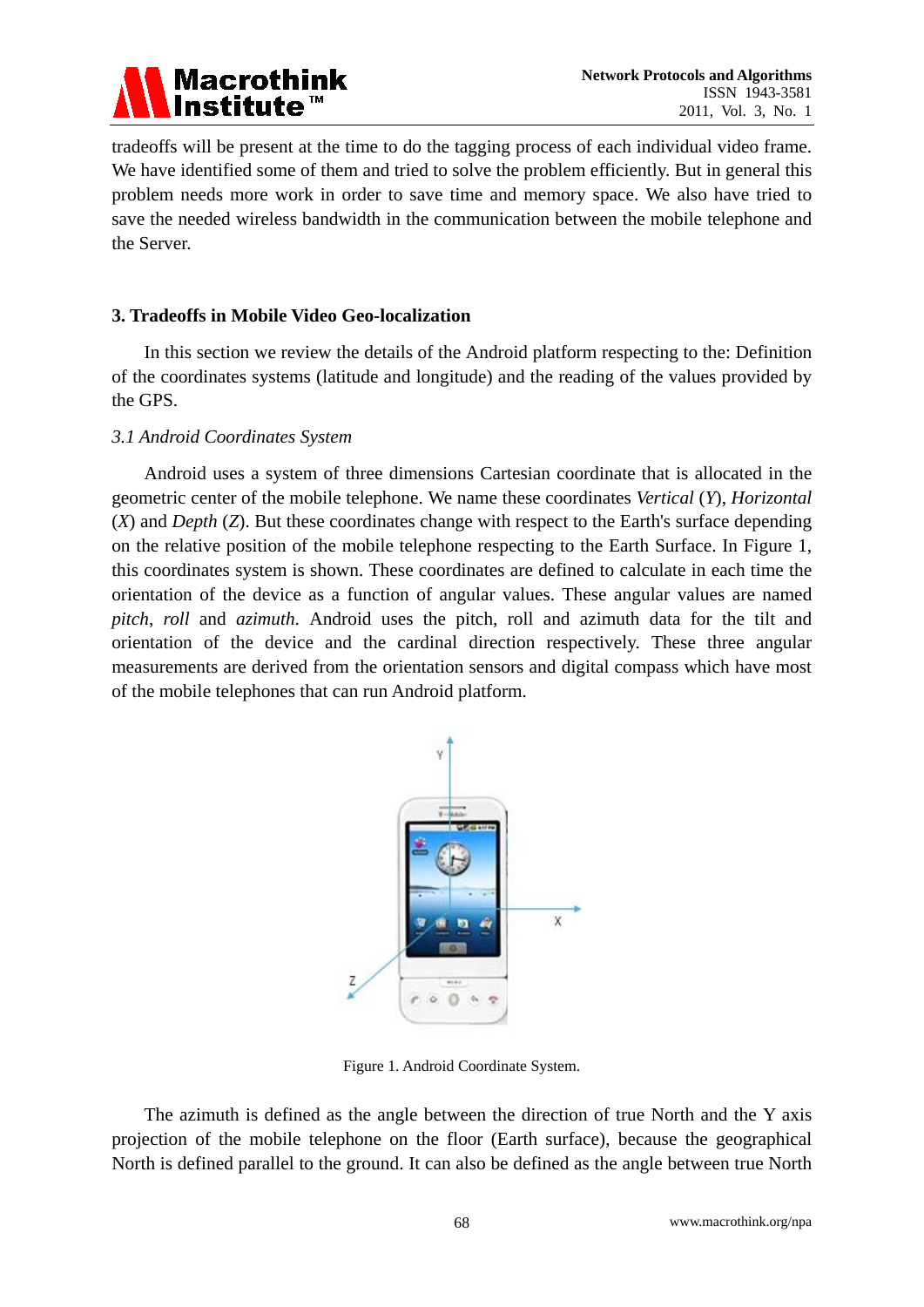

and the cardinal direction pointed to the mobile telephone's camera. It takes values between  $0^{\circ}$  and 359°. These values agree with those who take the azimuth marine, where  $0^{\circ}$  indicate the north, 90<sup>°</sup> the east, 180<sup>°</sup> the south and 270<sup>°</sup> the West. Therefore, from this values can be obtained cardinal direction the device camera is pointing at any time. The pitch is defined as the angle of rotation around the  $X$  axis of the mobile telephone, with positive values when the top of the phone looks to the ground. It takes values in the interval [-180° and 180°]. The roll is defined, in turn, as the angle of rotation around the Y axis of the mobile telephone, with positive values when the rotation is toward the  $X$  axis of the mobile telephone (values between -90° and 90°). Importantly, both the pitch and the roll are calculated from the default position of the mobile telephone (on the floor with the Z axis parallel to the axis of elevation of the E Earth).

# 3.2Reading the Values Provided by the GPS in the Android Mobile Telephone

The main novelty of our mobile application is that it tags the full mobile video. That is, our mobile application tags each video frame with the values provided by the GPS system of the Android platform. This is not a simple task. In Fig. 2 we show a schematic graphic of the tagging process. When the video recording system starts, the GPS must previously be set up and contacted with the satellites needed to make the localization. This time is not taken into account due to it is a requirement to start the video registering. But once started the tagging process each video frame must be tagged with the values provided by the GPS system. Each video frame will be assigned with its  $X$ ,  $Y$  and  $Z$  values as indicated in Fig. 2.



Figure 2. Graphical view of the time needed to tag the video frames.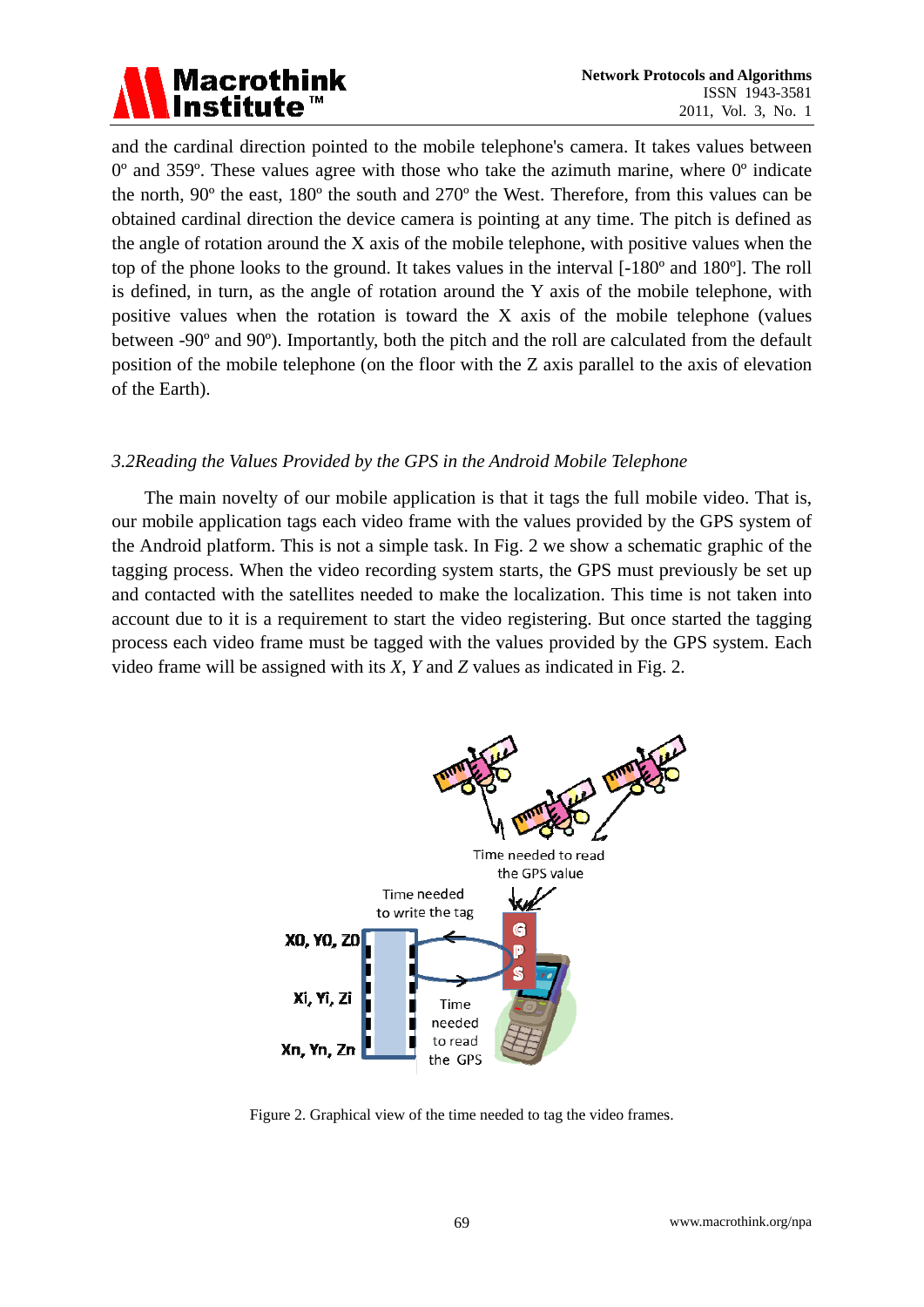



Figure 3. Different measurements of the time needed to read the GPS values.

We need to tune the following parameters:

- The amount of frames recorded by the mobile video camera. A typical video mobile camera is able to capture 25 *frames per second* (*fps*). But there are mobile video cameras that are able to read up to 30 fps.
- The time needed to read a particular value of the GPS from the GPS and to read it in the mobile telephone. While the first value is around 1s, the second value is around 10 ms as indicated in Fig. 3 for 20 different measurements.
- The time needed to tag a particular video frame. This is the time needed to register in the Secure Digital memory card the tags. This time is very small compared with the time needed to read a particular GPS value. And can be despised.

As a result of the above analysis, there is an inconvenient with the video frames tagging software in the mobile telephone: not all the video frames will be annotated with the corresponding GPS tag. That is, it is very hard to annotate individual video frames with the exact value of longitude and latitude in which it was captured by the mobile video camera. In practice, another important aspect is that modern *Coder-Decoders* (*CODECs*) do not generate fixed length video frames. For this reason, it is hard to dimension the amount of time needed to tag a particular video frame. For example *Moving Picture Experts Group* 4 (*MPEG4*)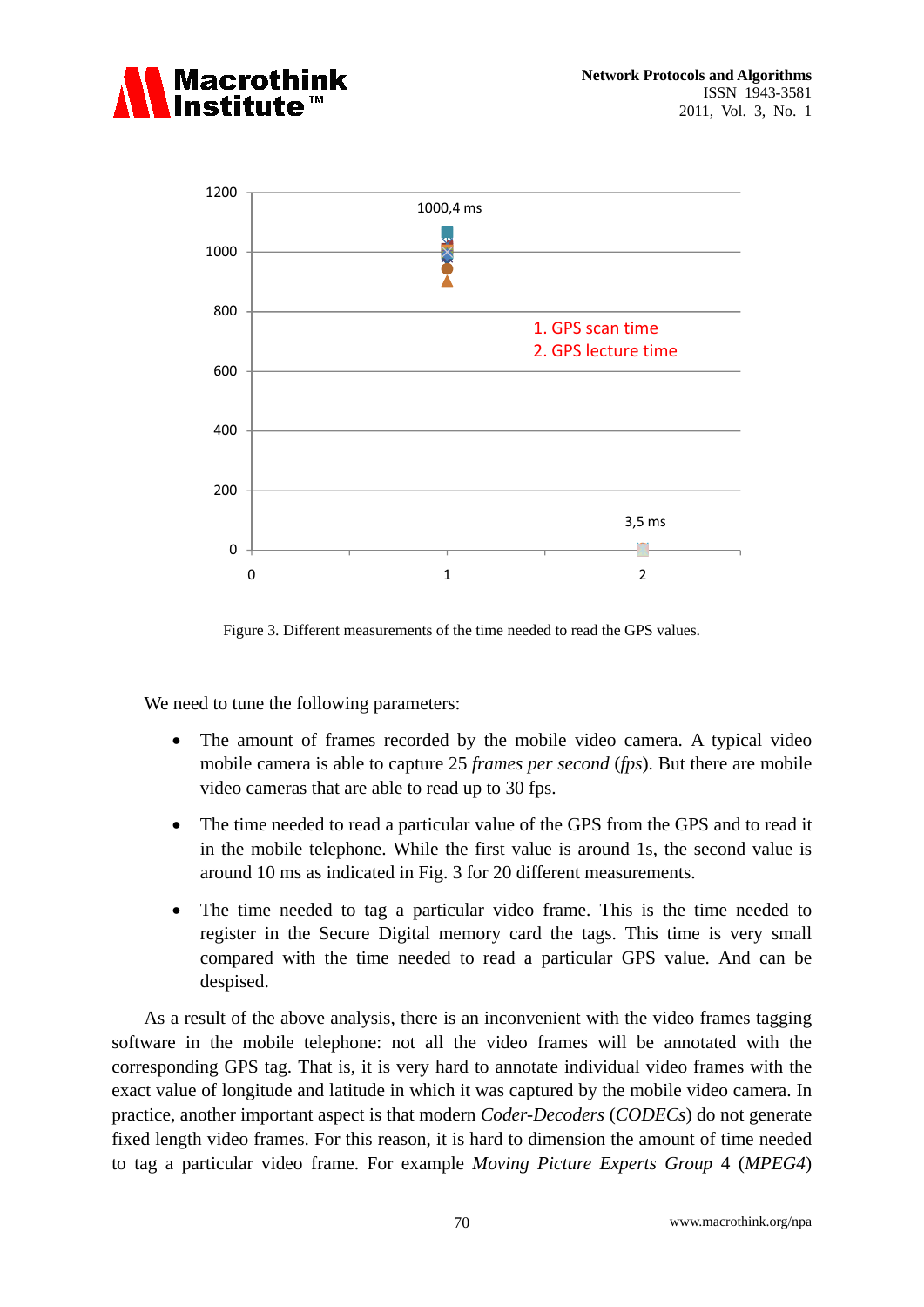# **Macrothink Institute**

CODECs normally generate video frames that are a real picture and subsequent differences video frames that contain only differences with respect to the anterior frames. For these reasons, we propose to tag different video frames with the same GPS' value. The limitation of this is when the mobile telephone is moving with high speed. In such case, there can be a considerable error of tagging process.

In Fig. 4 we show the overall procedure to tag the video frames.

A graphical specification of the geo-tagging is shown in Fig. 5. It is shown that for a determined trajectory, every video frame the coordinates file stored the tags.

# **4. Brief Description of the Mobile Telephone and Server Communication Protocol**

Once the mobile telephone has stored the full video frames tagged with GPS values it achieves the communication protocol described in Fig. 6. In that Fig. we have named the mobile telephone as the Client (the protocol is a typical Client-Server protocol). Basically, the client will send a registering request to the Server (*Query registration message*). The Server will send a *Registration start* message to the Client. After this, the Client will send a typical authentication message (*User + Pass*). After this, if the Server accepts that registration request (according to the information stored in its data base), then it will send an *accept*  message to the Client. On the contrary it will send a *reject* message to the Client. This protocol uses the encryption and de-encryption process described in [21]. The Client and the Server use private and public keys. From the public key of the receiver the sender will cipher the message. Once the message has been sent it will be only de-ciphered using the private key.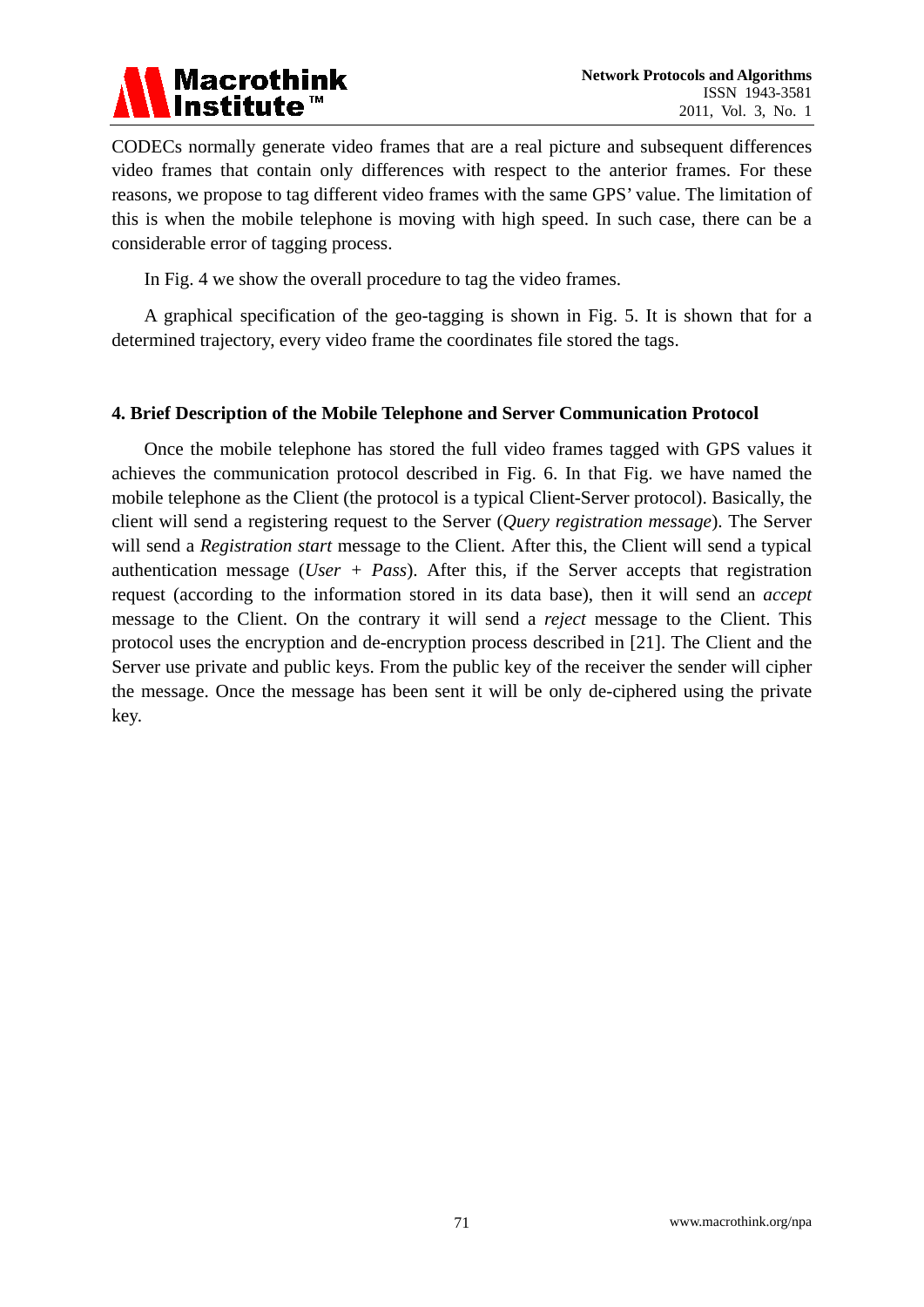



Figure 4. Chart of procedure to geo-tag videos.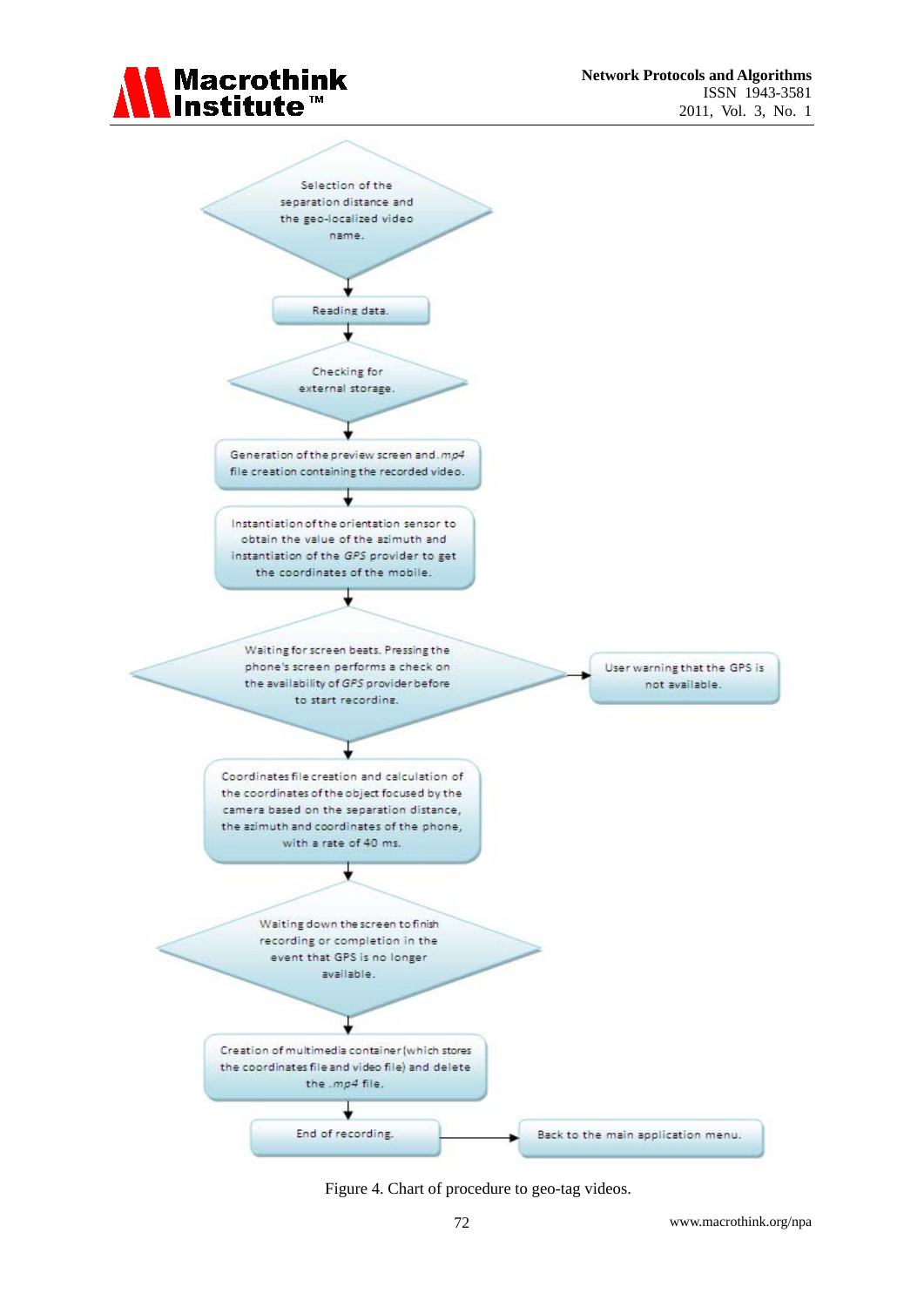



Figure 5. Graphical specification of the geo-tagging of videos frames.



Fig 6. Client registration protocol.

In the Fig. 7 is shown the format of the *Query registration* message which contains: The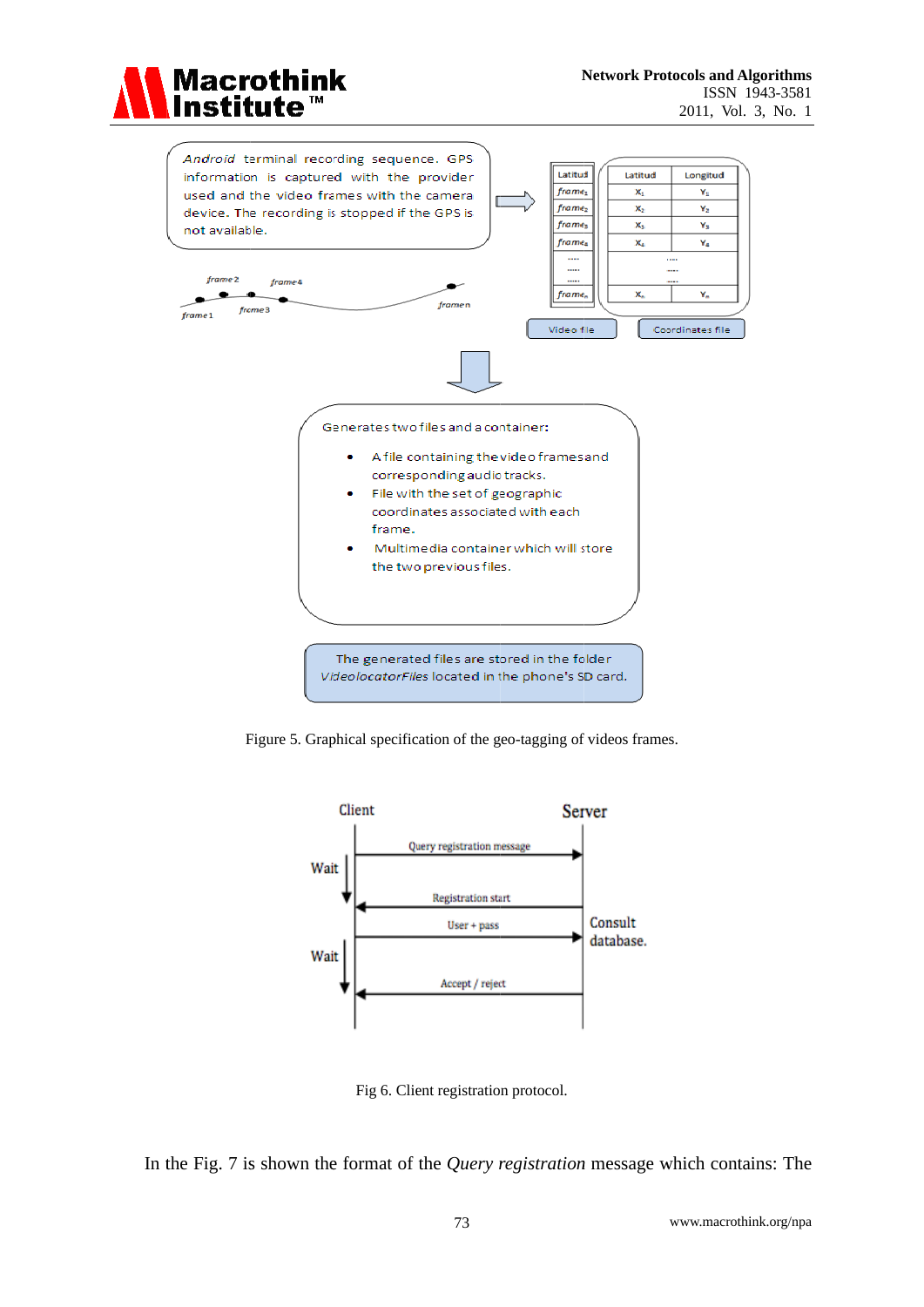

client transport protocol Port and the Client *Internet Protocol* (*IP*) address. The Port and IP address of the Server, the Client's Public Key and the kind of message (*Query registration*  message).

| <b>Client</b> | Client | Server    | Server | Client     | <b>Query registration</b> |
|---------------|--------|-----------|--------|------------|---------------------------|
| $\bf IP$      | Port   | TD<br>. . | Port   | public key | message                   |

Fig 7. Client query registration message.

In the Fig. 8 is shown the format of the *Registration Start* message. This message is sent encrypted using the Client's public key. It contains: the Ports of the Client and the Server, the IP address of the Client and the Server and Server's Public Key. The Client will de-encrypt this message using its private key and it will send the new message containing the *username* and the *password*.

| Server            | <b>Server</b> | Client   | <b>Client</b> | Server public | <b>Registration</b> |
|-------------------|---------------|----------|---------------|---------------|---------------------|
| ${\rm I} {\rm P}$ | Port          | $\bf IP$ | Port          | kev           | start message       |

Fig 8. Server registration start message.

In Fig. 9, the full tagged video frames communication (once the Client is well registered in the Server) is shown:

- Firstly, the Client will send an *open connection* message. It uses a blocked *Transport Control Protocol* (*TCP*) socket. So, it will wait the Server confirmation message.
- Secondly, the Server will acknowledge the connection. The Server will confirm the *open connection* message just in case the corresponding TCP port to be opened.
- Thirdly, the Client will stream the full tagged video frames (that is, the video and the archive with tags).
- Fourthly, the Server will send a finish message to the client when the video communication will be finished.
- Finally, the Client will acknowledge the reception of the above message. In this moment the connection will be terminated.

As a result, it can be detected that the video is not sent in encrypted mode to the Server: the only messages the Client and the Server encrypt or de-encrypt are the messages corresponding to the initial authentication of the Client in the Server.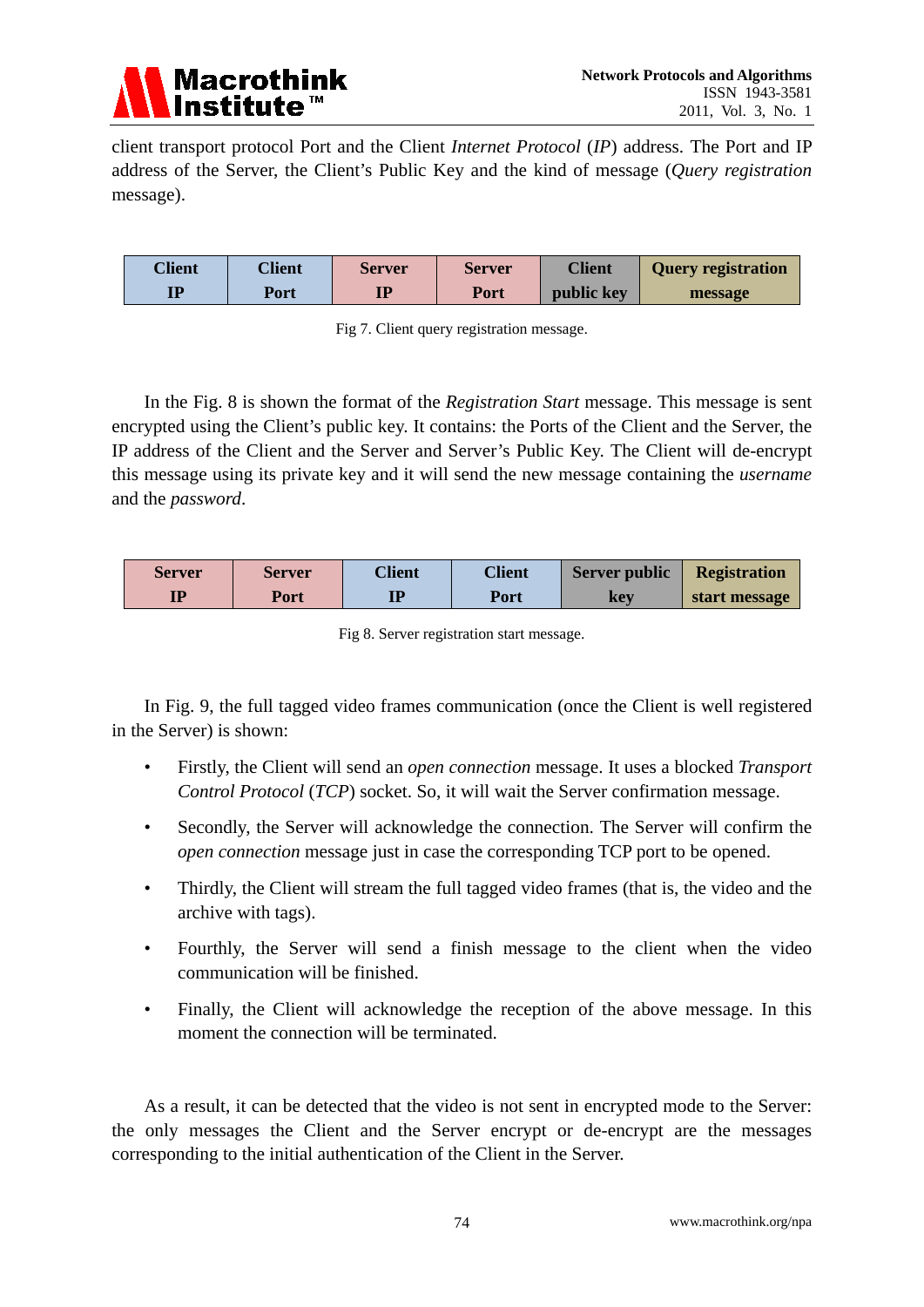



Fig 9. Video transmission protocol.

# **5.** Description of the Geo-localized Mobile Video Application

The developed Application is shown in Fig. 10. It consists of a mobile client application developed in Android, a multi-platform Java Server which connects the mobile application to a database and a file-sharing module that is associated to each user.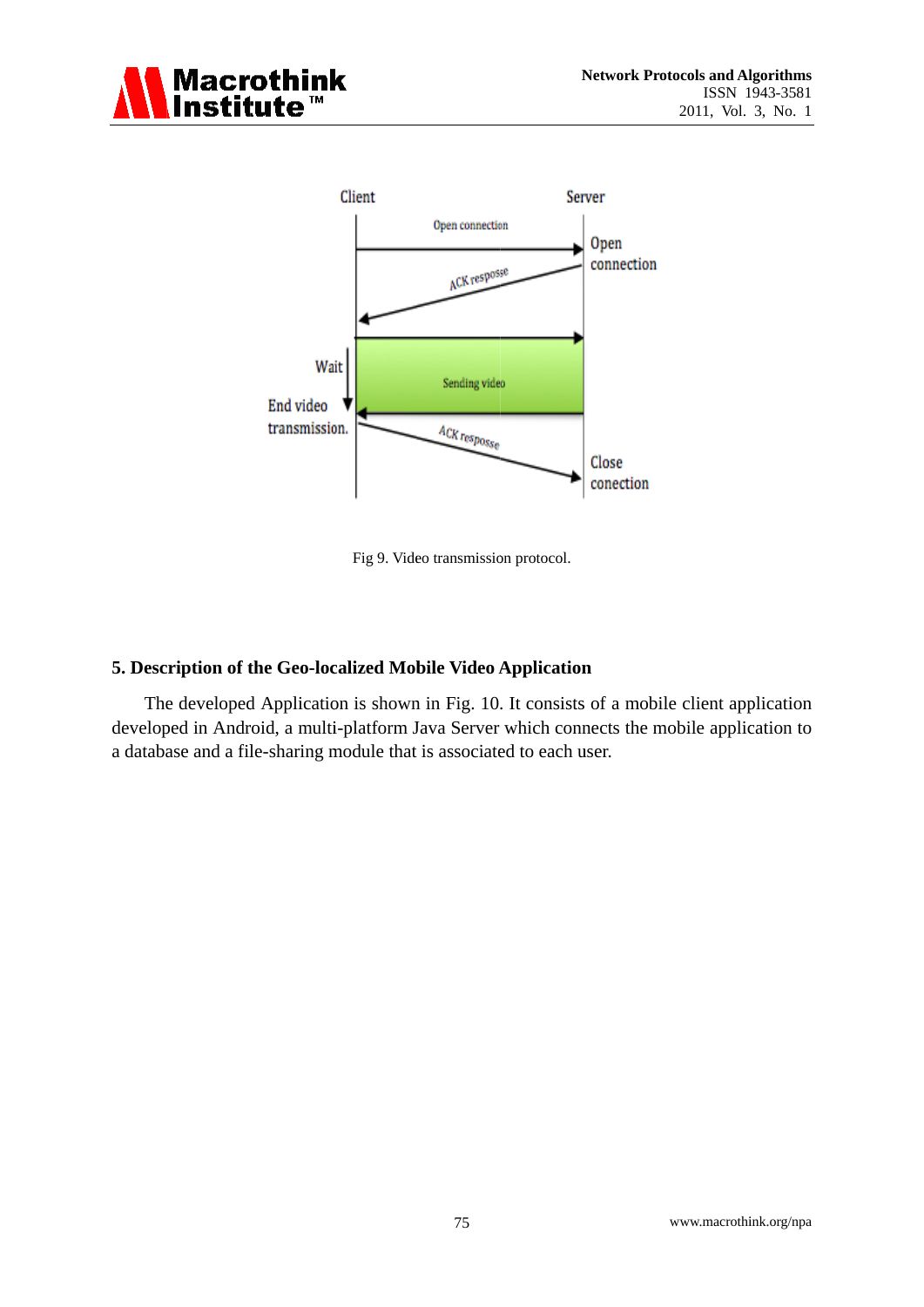



Figure 10. Details of the Mobile Application.

There are some requirements to be accomplished by the mobile application and the Server:

• The mobile client application provides a user interface simple and intuitive, so that any user, without needing to know implementation details of it, can become familiar with its use quickly. In Fig. 11 we show two aspects of the user interface of the mobile application. Fig. 11.a shows a user interface to generate a geo-located video and Fig. 11.b shows the confirmation to the user from the application that the file sent to the server has been properly shared.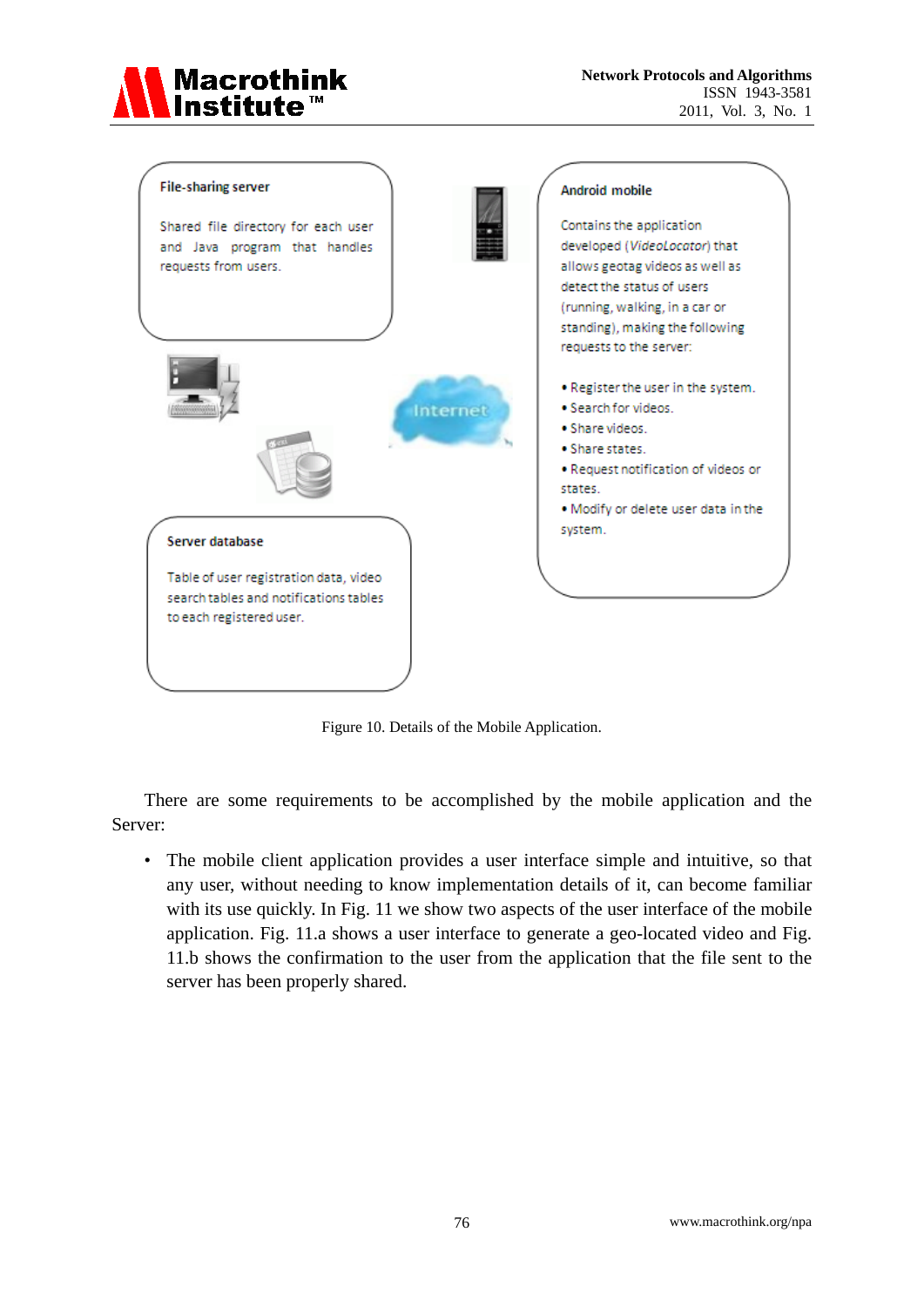



Figure 11. Two different aspects of the user interface: a) video tagging, b) file sending.

- The application is highly reliable and efficient, ensuring users the assurance that the requested operations have been successful and fastest way possible. It is also compatible with different versions of Android, from 1.6 to 2.2. In addition, it performs multiple operations that require the connection to the Server. In order to do this, the Server needs to keep the user informed of any developments in those connections.
- In addition, the mobile client application (at the beginning of every connection to the Server), first detects whether it is available, informing the user if it will be not available. Also, it shows the user the available WiFi networks, indicating the highest level signal WiFi, suggesting that connects to it, if it was connected to another one. On the other hand, any user of the mobile client application can detect its current state using the tool provided for that purpose. Status detection will be based at the speed that the mobile device has. This speed can be calculated with the corresponding geo-location information. Thus, observing changes in geographical coordinates over time, it can be determined the mobile telephone velocity.
- The server allows the storage of video files and performing searches by criteria in addition to notifying the user of certain events if the user will request it. Similarly, the server, which is written in Java is multi-platform and can be installed in different operating systems (Windows, Linux or Mac OS). It also simulates the behavior of a single social network Server, allowing users to share files and states and notifying them of certain events if they will wish it. To do this, it has a registration system for users in a database, and assigns a memory space for each of them, where they can host their videos.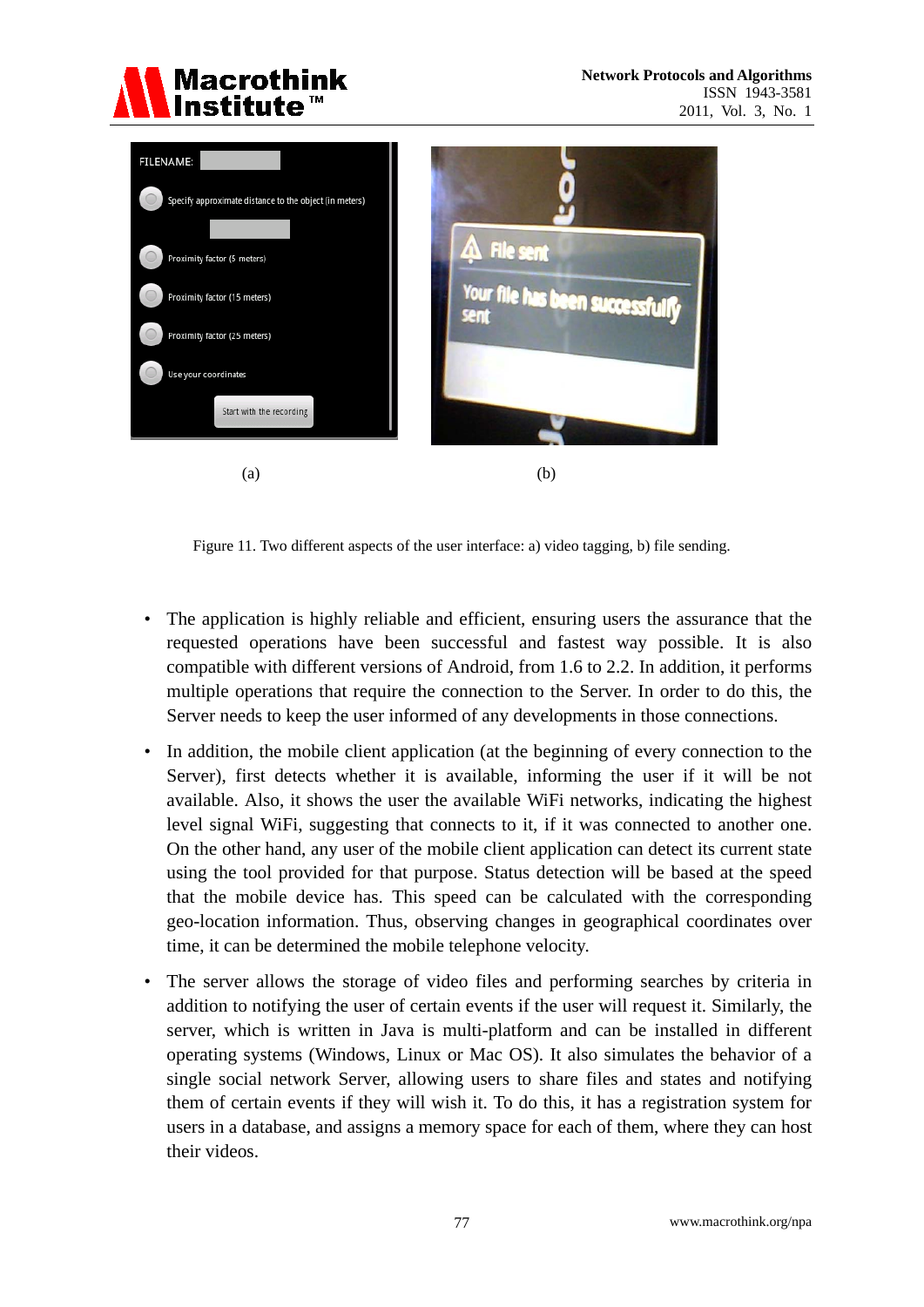

| Table 1. Codes of requests from the client application to the server. |  |  |  |  |  |  |  |
|-----------------------------------------------------------------------|--|--|--|--|--|--|--|
|-----------------------------------------------------------------------|--|--|--|--|--|--|--|

| Code                  | Operation                                                                                           |
|-----------------------|-----------------------------------------------------------------------------------------------------|
| "Main"                | Verify user data                                                                                    |
| "Register"            | User registration                                                                                   |
| "DeleteData"          | Delete user from the system                                                                         |
| "DeleteVidNot"        | Delete video notifications                                                                          |
| "DeleteVidSta"        | Delete state notifications                                                                          |
| "Modify"              | Change password                                                                                     |
| "NotificationVidCoor" | Video notification request using coordinates                                                        |
| "NotificationVidFile" | Video notification request using coordinates file                                                   |
| "NotificationSta"     | State notification request                                                                          |
| "ReceiveVidNot"       | Request for receiving registered video notifications                                                |
| "ReceiveStaNot"       | Request for receiving status updates                                                                |
| "SendFile"            | Request for sending multimedia file for sharing                                                     |
| "SearchFile"          | Request for search video files using coordinates file                                               |
| "SearchCoor"          | Video search request by coordinates from Google Maps or user specified                              |
| "SearchPlacesStreets" | Video search request by a range of coordinates from one place or street                             |
| "ReceiveSearch"       | Request for receiving video search results                                                          |
| "ReceiveNotVid"       | Request for receiving video notifications results                                                   |
| "ReceiveDataSearch"   | Request for receiving data information from a particular user whose video is the result of a search |
| "ReceiveDataVidNot"   | Request for receiving data information from a particular user whose video is a notification         |
| "ReceiveDataStaNot"   | Request for receiving data information from a particular user whose state is a notification         |
| "UpdateSta"           | Request status update                                                                               |
| "DeleteVidNot"        | Delete request of video notifications                                                               |
| "DeleteStaNot"        | Delete request of status notifications                                                              |
| "ListAll"             | Request to watch all the videos stored on the server                                                |
| $\theta$              | Code to verify if the server is operating                                                           |

• The mobile client application communicates with the server using Java sockets. To do so through a TCP connection requests to the server using a particular transaction. To this end it uses a series of codes depending on the required operation. Table 1 explains these codes in detail.

Moreover, for each open connection the server must control the flow of data given in the same until the transaction finish. Figure 12 shows the data flow that is generated on the Server when a user requests from his mobile telephone to send a geo-located video. The user, on the other hand requires the application interface to request the desired operation.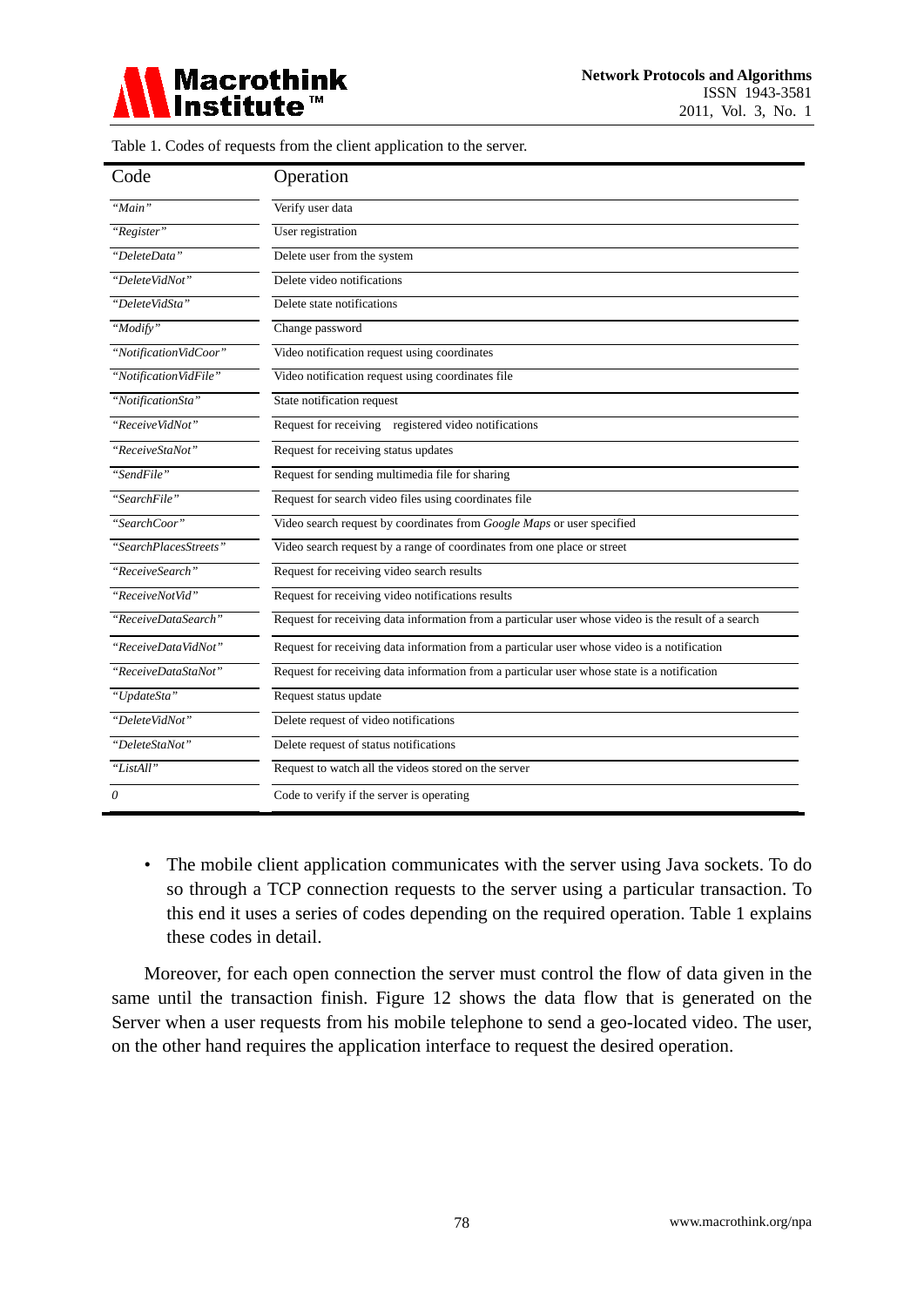

| Initializing the database connection pool                 |
|-----------------------------------------------------------|
| <b>Connection pool initialized</b>                        |
| Waiting for incoming connections to the server            |
| New connection accepted: request to send geolocated video |
| <b>Requesting user: ulpgc</b>                             |
| Received multimedia container                             |
| <b>Extraction of video file and coordinate file</b>       |
| Image generation associated with the first frame of video |
| Verification of video notifications and data logging      |
| <b>Completed operation</b>                                |
| Waiting for incoming connections to the server            |

Figure 12. Data flow in the server when a user request and send a geolocated video.

### **5. Conclusion and Future Work**

The application of the GPS system to tag the mobile photos and videos is very interesting in our days and open new business opportunities. This is recognized in some recent papers and mobile applications.

There are several application dedicated to time and GPS tagging of photos and entire videos produced by mobile telephones. There are also some new businesses that integrate services like Google Earth or Google Maps and Youtube with video and photo's tagged with GPS. All the above applications and services only consider the entire video tagging. The user must tag manually the entire video before to upload it to the video Server.

In this paper, we have gone one step forward and considered the full video frames tagging process in the mobile smart telephone. This process will produce a better geo-tagging of the video and produce new kind of queries to semantically discover properties of the full video automatically. But this process includes some important tradeoffs that we have reviewed in this paper: it is not easy to tag independent video frames due to the delay associated to the reading of the GPS values in the mobile telephone. Moreover, it is important to consider the real time response of the software and the storing of the tagged video frames in the mobile telephone.

We have implemented our mobile application in an HTC mobile telephoned provided with an android platform. The response of the mobile application is high and the efficiency of the communication protocol is also very high (we save time and wireless communication bandwidth). We have used WiFi technology to measure the performance of the communication system. In the next months the new 4G communication will reach the actual speed of transmission of WiFi technology. So we think our results are very interesting. This is exactly the future work we want to achieve in the next months: To probe with 4G technology.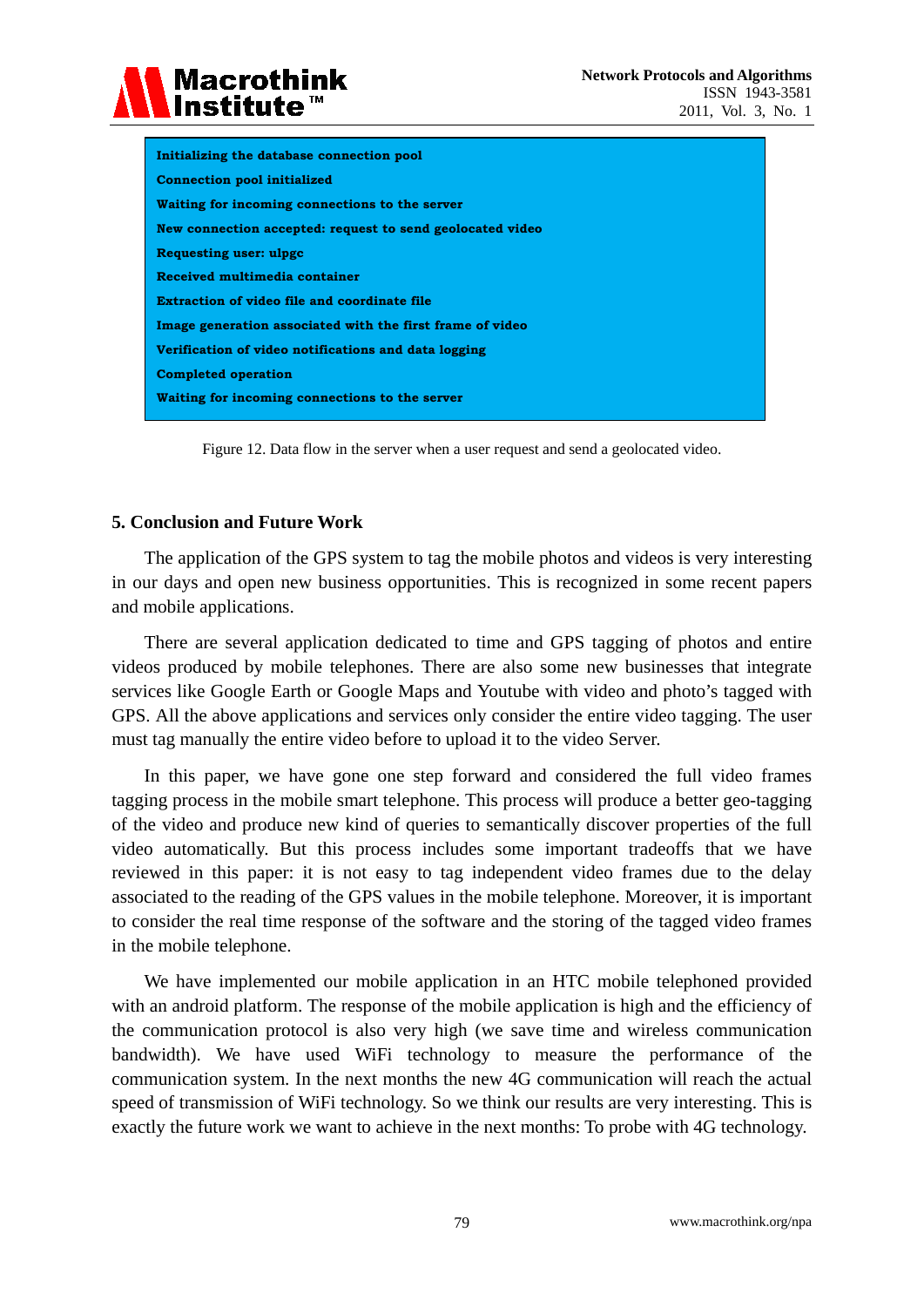

### **References**

- [1] Lansford J., Stephens A., Nevo R., "Wi-Fi (802.11b) and Bluetooth: enabling coexistence," *Network, IEEE*, vol.15, no.5, pp.20-27, Sep/Oct 2001 doi: 10.1109/65.953230
- [2] K. Borre, D.M. Akos, N. Bertelsen, P. Rinder, and S. Holdt Jensen, "A Software-Defined GPS and Galileo Receiver", in *Computer Science*, Springer e-books. Ed. Birkhäuser Boston: Boston, MA, 2007.
- [3] Guillaume M., Yann M., Jo~ao F., Hans-Peter S. and István Z., "Enhanced triangulation method for positioning of moving devices". Unpublished.
- [4] Kawamura S., "Capturing images with digital still cameras," *Micro, IEEE* , vol.18, no.6, pp.14-19, Nov/Dec 1998 doi: 10.1109/40.743680

[5] Application Development for Geo-Referenced Audio Video Recording of the Traffic System Using Mobile Phones.Available at:

http://vladimir.remenar.net/application-development-for-geo-referenced-audio-video-recordin g-of-the-traffic-system-using-mobile-phones/ (last accessed May 3, 2011)

- [6] Cytitube. Available at: http://cytitube.com/ (last accessed May 3, 2011)
- [7] Frank van D., "A-GPS: assisted GPS, GNSS, and SBAS", in GNNS technology and applications series, Ed. Artech House: Boston; London, 2009.
- [8] Erin-Ee-Lin Lau; Wan-Young Chung; , "Enhanced RSSI-Based Real-Time User Location Tracking System for Indoor and Outdoor Environments," Convergence Information Technology, 2007., pp.1213-1218, 21-23 Nov. 2007 doi: 10.1109/ICCIT.2007.253
- [9] Soliman S., Agashe P., Fernanadez I., Vayanos A., Gaal P.andOljaca M., "gpsOne<sup>TM</sup>: a hybrid position location system", Sixth Symposium on Spread Spectrum Techniques and Applications (SSSTA, 2000)". September 2000.
- [10] Skyhook Wireless. Available at: http://www.skyhookwireless.com/howitworks/ (last accessed May 3, 2011)
- [11] Friedland, G. and Sommer, R.,"Cybercasing the joint: On the privacy implications of geo-tagging". In HotSec, 2010.
- [12] Dušan O.andAleš L., "Hyperlinking Reality via Camera Phones", *In Proceedings of the 27th international conference extended abstracts on Human factors in computing systems (CHI EA '09)*. ACM, New York, USA, 3515-3516. http://doi.acm.org/10.1145/1520340.1520519
- [13] Gurrin, C., Jones, G., Lee, H., O'Hare, N., Smeaton, A.F., and Murphy, N., "Mobile